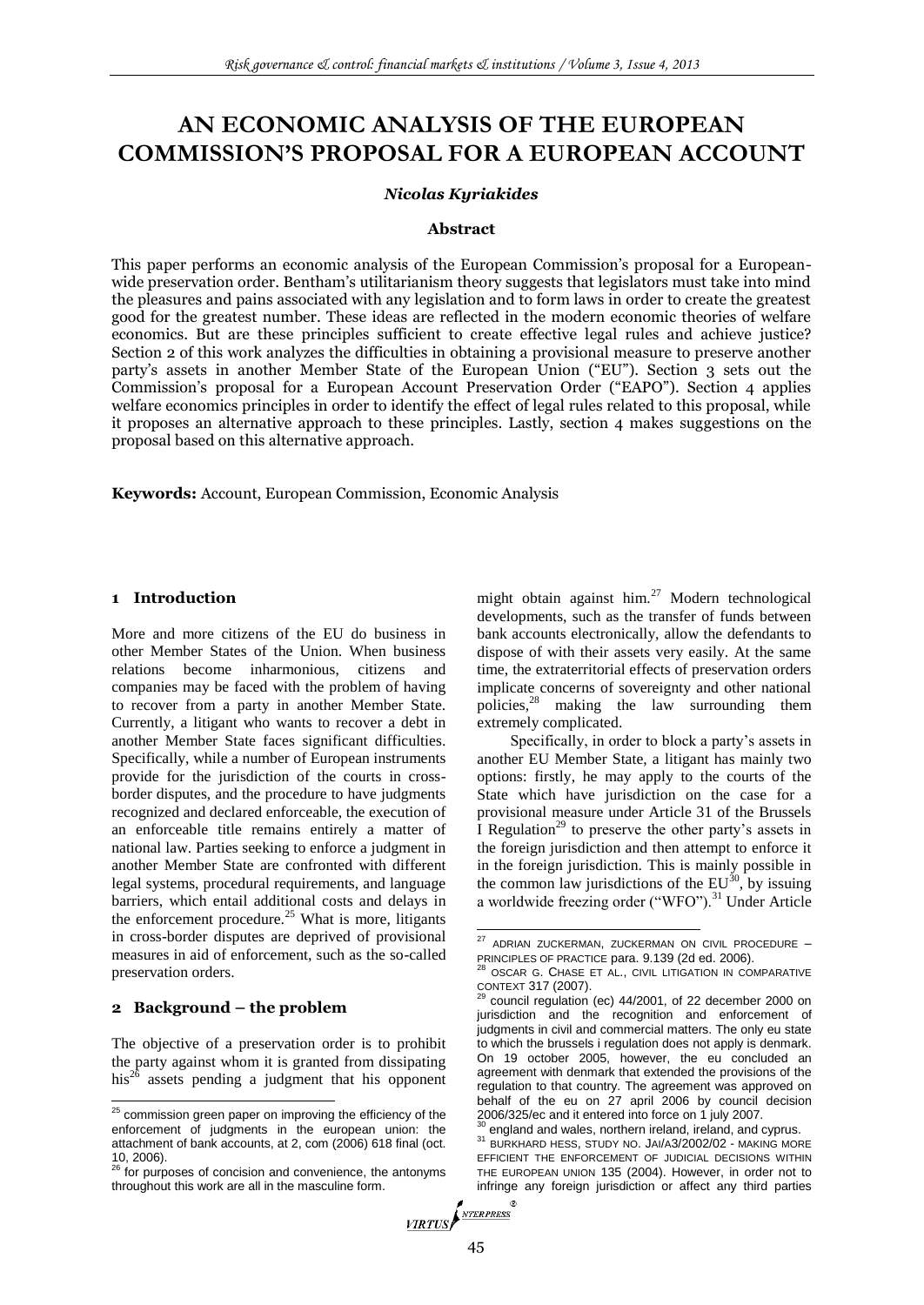32 of the Brussels I Regulation, a judgment, which is enforceable in the Member State in which it was granted can be enforced in another Member State as per Article 38. "Judgments" as defined by Article 32 include provisional measures and thus preservation orders. First it will be automatically recognized in the foreign State as Article 33 stipulates and then, according to Article 38, it has to be declared enforceable there. However, in *Denilauler v. Couchet Frères* the European Court of Justice held that judgments can be recognized and enforced in another Member State only if they have been the subject of "an inquiry in adversary proceedings" in the Member State of origin, i.e. were not granted ex parte.<sup>32</sup> The main arguments for the exclusion of ex parte orders are their drastic effects, the protection of the respondent who does not know that proceedings have been instituted against him abroad, and the effect of these orders on third parties. It follows that preservation orders cannot be recognized and enforced outside the jurisdiction unless they were obtained after notice had been given to the respondent or the respondent had the opportunity to contest the order subsequently. This restrictive position undermines the efficient protection of parties who apply for preservation orders, because they are deprived of the essential "surprise effect" of these orders.<sup>33</sup>

On 12 December 2012, a recast version of the Brussels I Regulation<sup>34</sup> was published. The revised instrument will apply from 10 January 2015. The most significant change relevant to the context of preservation orders is that a judgment will now be immediately declared enforceable in another Member State, since the requirement of declaring its enforceability (exequatur) will be abolished. The definition of "judgment", now in Article 2(a), also includes provisional measures, and thus preservation orders. However, it does not include orders which were granted without notice to the respondent unless the judgment containing the order is served on the respondent prior to enforcement. Thus, the problem with ex parte preservation orders remains.

1

Secondly, the claimant may pursue a preservation order directly in the State where the assets are situated under the foreign procedural law. This is possible under Brussels I Regulation. Article 31 provides that an application for provisional measures, which include preservation orders, may be made to the courts of a Member State of the EU as are available under the national law of that State, even if the courts of another State have jurisdiction as to the substance of the matter. Under the revised Regulation, provisional measures in aid of foreign proceedings are available under Article 35. However, recourse to different jurisdictions entails delays and the respondent might be alerted that a preservation order is sought against him and thus transfer his assets out of the reach of the applicant.<sup>35</sup> Additionally, the conditions required under national laws for obtaining preservation orders vary throughout the EU. For example, in all Member States the applicant must prove the existence of a claim on the merits. Nonetheless the standard of proof varies: in Belgium, the applicant must only provide sufficient evidence to establish that the claim exists, in Portugal and Spain a prima facie standard applies, while in England and Wales the applicant must present a "good arguable case."<sup>36</sup>

Consequently, litigants within the EU are less inclined to seek a preservation order in a cross-border dispute than in a domestic one. The abovementioned limitation to orders granted ex parte, and the considerable delays and differences between national laws are not the only reasons. Another problem is that in some Member States such as Italy, Germany, and France, it is difficult for a party to obtain information about the whereabouts of his opponent's assets if he does not have that information. The reason for this lack of transparency is that the central registers containing the relevant information are inadequate.<sup>37</sup>

An additional reason that discourages litigants from pursuing preservation orders in cross-border cases is the differences between the national enforcement systems. Apart from the variations in the speed of enforcement, another key difference relates to the competent authorities. In some States such as France, Belgium, and the Netherlands, enforcement is carried out by bailiffs acting outside the court system. In other States, such as Austria and Spain this is done by the court, while in Sweden and Finland by a central administrative agency.<sup>38</sup> An applicant coming

holding assets abroad, various cases have imposed a number of conditions to be satisfied before a party is allowed to enforce a wfo in a foreign jurisdiction. *See, e.g.* In england and wales the babanaft proviso, first explained in *derby & co ltd v. Weldon (nos 3 and 4)*, [1990] ch 65 (ca) and then in *babanaft international co sa v. Bassatne* [1990] ch 13 (ca), the baltic proviso explained in *baltic shipping co v. Translink shipping ltd* [1995] 1 lloyd's rep 673 (qb), the dadourian guidelines set out in *dadourian group international inc v. Simms* [2006] ewca civ 399, [2006] 1 wlr 2499 (ca) etc. *See also* ADRIAN ZUCKERMAN, ZUCKERMAN ON CIVIL PROCEDURE – PRINCIPLES OF PRACTICE paras. 9.163-9.171 (2d ed. 2006).

case 125/79, denilauler v. Couchet frères [1980] ecr 1553.

<sup>33</sup> BURKHARD HESS, STUDY NO. JAI/A3/2002/02 - MAKING MORE EFFICIENT THE ENFORCEMENT OF JUDICIAL DECISIONS WITHIN THE EUROPEAN UNION 138 (2004).

 $34$  regulation (eu) 1215/2012, of 12 december 2012 on jurisdiction and the recognition and enforcement of judgments in civil and commercial matters (recast).

<sup>&</sup>lt;sup>35</sup> BURKHARD HESS, STUDY NO. JAI/A3/2002/02 - MAKING MORE EFFICIENT THE ENFORCEMENT OF JUDICIAL DECISIONS WITHIN THE EUROPEAN UNION 138 (2004).

<sup>36</sup> BURKHARD HESS, STUDY NO. JAI/A3/2002/02 - MAKING MORE EFFICIENT THE ENFORCEMENT OF JUDICIAL DECISIONS WITHIN THE EUROPEAN UNION 129 (2004).

BURKHARD HESS, STUDY NO. JAI/A3/2002/02 - MAKING MORE EFFICIENT THE ENFORCEMENT OF JUDICIAL DECISIONS WITHIN THE EUROPEAN UNION 23 (2004).

MADS ANDENAS ET AL., ENFORCEMENT AGENCY PRACTICE IN EUROPE 31 (2005).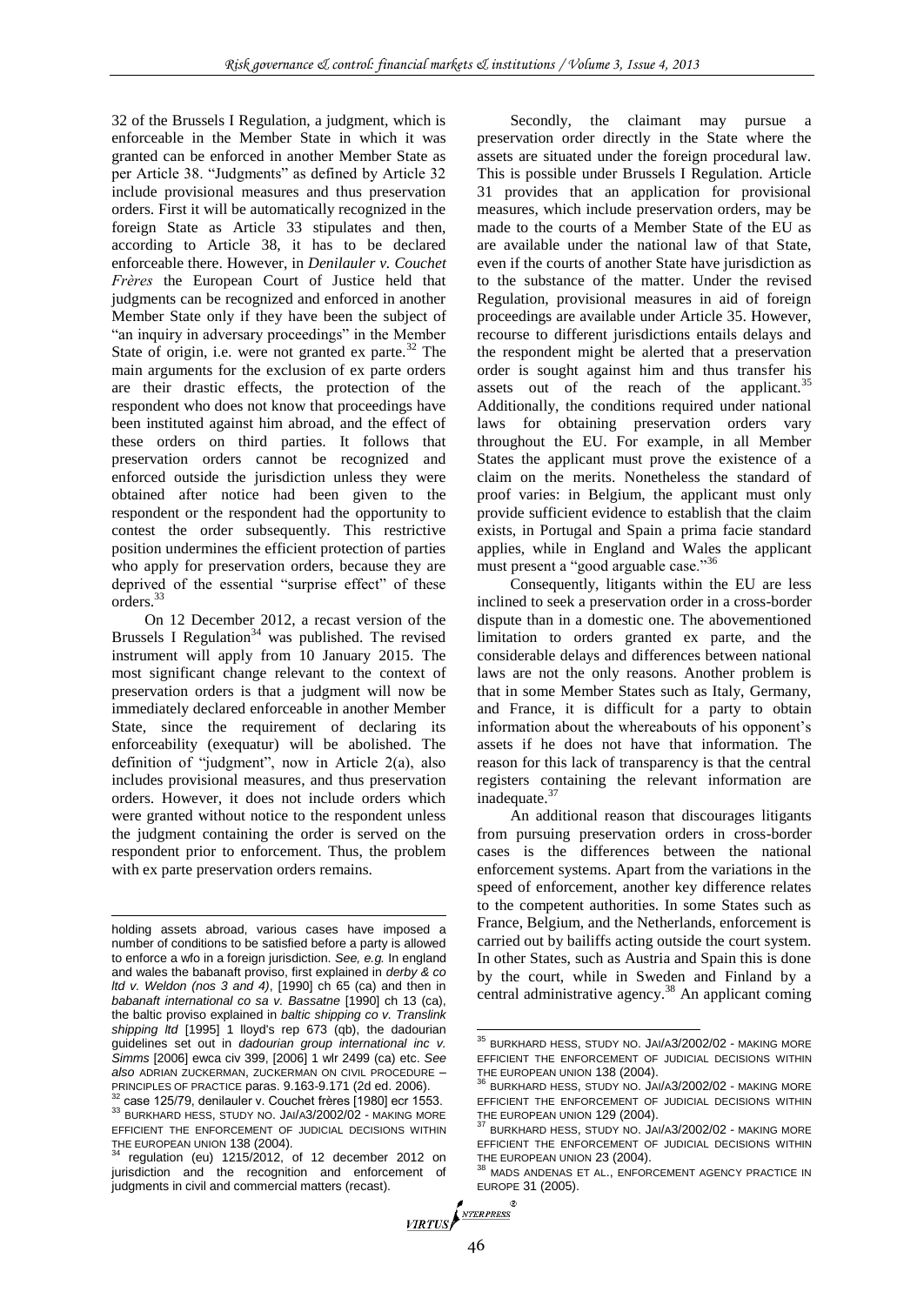from a State with one system of enforcement will have difficulties to find out who he has to address in order to enforce a preservation order in another State. Differences also exist as to who is responsible for serving the order on a bank, how much time the bank has to implement the order, and how long the order remains in force. $3$ 

Finally, the costs for obtaining and enforcing a preservation order in a cross-border dispute are higher than in domestic cases. If a preservation order must be obtained and/or enforced in a Member State other than the one having jurisdiction on the merits, the applicant will need a lawyer licensed to practice in the foreign jurisdiction to represent him. $40$  Of course, after the litigant obtains a final decision on the merits, he will unavoidably have to hire a lawyer in the foreign jurisdiction for the enforcement of his title. But in any event, extra costs so early in the litigation process are a disincentive for the litigant to apply for a preservation order in a foreign country.

These factors, identified long ago, have prompted the EU legislators to take action in the area of preservation orders in cross-border disputes. Because of the complexity of the issue, it took more than ten years until a proposed instrument was drafted.

## **3 The proposal for an EAPO**

The Commission already noted this need in its 1998 Communication "Towards Greater Efficiency in Obtaining and Enforcing Judgments in the European Union".<sup>41</sup> In view of the diversity of Member States' legislation and the complexity of the subject, the Commission proposed to confine reflection initially to the problem of bank accounts. The Council endorsed this approach in its 2000 Program of Mutual Recognition.<sup>42</sup> Indeed, in practice plaintiffs regard bank accounts as priority targets for preservation orders because of their high net value. Moreover, the extraterritorial preservation of a bank account seems to involve less sovereignty concerns than the preservation of tangible assets in a foreign State such as land or buildings. At the same time the preservation of a bank account is a sensitive matter for the respondent because the funds in bank

accounts are often essential to ensure the livelihood of private persons and are of vital importance for businesses and thus it is better to regulate this issue with a harmonized instrument.

The Commission conducted various studies and consultations with experts and other key-players. In 2006 it adopted a Green Paper on improving the efficiency of the enforcement of judgments in the EU through the attachment of bank accounts.<sup>43</sup> In 2008, it adopted another Green Paper related to the enforcement of judgments, on the Transparency of Debtors' Assets.<sup>44</sup> Finally, after examining and rejecting other options such as the effect of the revision of the Brussels I Regulation in this area if the status quo was preserved, or the harmonization of national rules for the preservation of bank accounts, the Commission decided in 2011 to propose the socalled European Account Preservation Order. The EAPO is intended to become a self-standing European-wide preservation order that will exist alongside the national equivalent instruments. The Commission's proposal has now entered the EU's legislative procedures involving the Council of the EU, the European Parliament, and the Commission.<sup>45</sup>

Analyzing this proposal, an interesting question to ask is, what exactly is the effect of the various existing or non-existing rules on the behavior of the actors involved in this area? Also, what are the objectives of this new instrument and what features should it have in order to achieve these objectives? These questions can be answered with the help of economic analysis.

### **4 Economic analysis of the proposal**

The economic approach to the analysis of law seeks to answer two basic questions about legal rules: the effect of legal rules on behavior and outcomes

1

<sup>39</sup> commission impact assessment accompanying the document proposal for a regulation of the european parliament and of the council creating a european account preservation order to facilitate cross-border debt recovery in civil and commercial matters, at 18, sec (2011) 937 final.

commission impact assessment accompanying the document proposal for a regulation of the european parliament and of the council creating a european account preservation order to facilitate cross-border debt recovery in civil and commercial matters, at 17, sec (2011) 937 final.

commission communication to the council and the european parliament towards greater efficiency in obtaining and enforcing judgments in the european union, com (1997) 0609 final.

council draft programme of measures for implementation of the principle of mutual recognition of decisions in civil and commercial matters 2001/c 12/01.

<sup>&</sup>lt;sup>43</sup> commission green paper on improving the efficiency of the enforcement of judgments in the european union: the attachment of bank accounts, com (2006) 618 final (oct. 10, 2006).

commission green paper on effective enforcement of judgments in the european union: the transparency of debtors' assets com (2008) 128 final.

title v of part three of the tfeu (area of freedom security and justice). This proposal is not applicable to denmark. It is also not applicable to the united kingdom and ireland, unless those two countries decide otherwise. On 31 october 2011 the united kingdom government, although it initially welcomed the commission's proposal (ministry of justice, impact assessment on proposed eu regulation creating a european account preservation order to facilitate crossborder debt recovery in civil and commercial matters, at 8, moj (2011) 109 (u.k.)), it announced by way of a written ministerial statement to the house of commons its decision not to opt in to the proposed regulation because the government's recent consultation revealed significant problems, including a concern that there was a lack of adequate safeguards for defendants. However, it stated that it will participate in the forthcoming negotiations with a view to opting in in the future (PARL. DEB. H.C. (31 october 2011) col 28ws (u.k.)). Ireland on the other hand, announced its participation. The other member states will be bound automatically if the commission's proposal passes into law.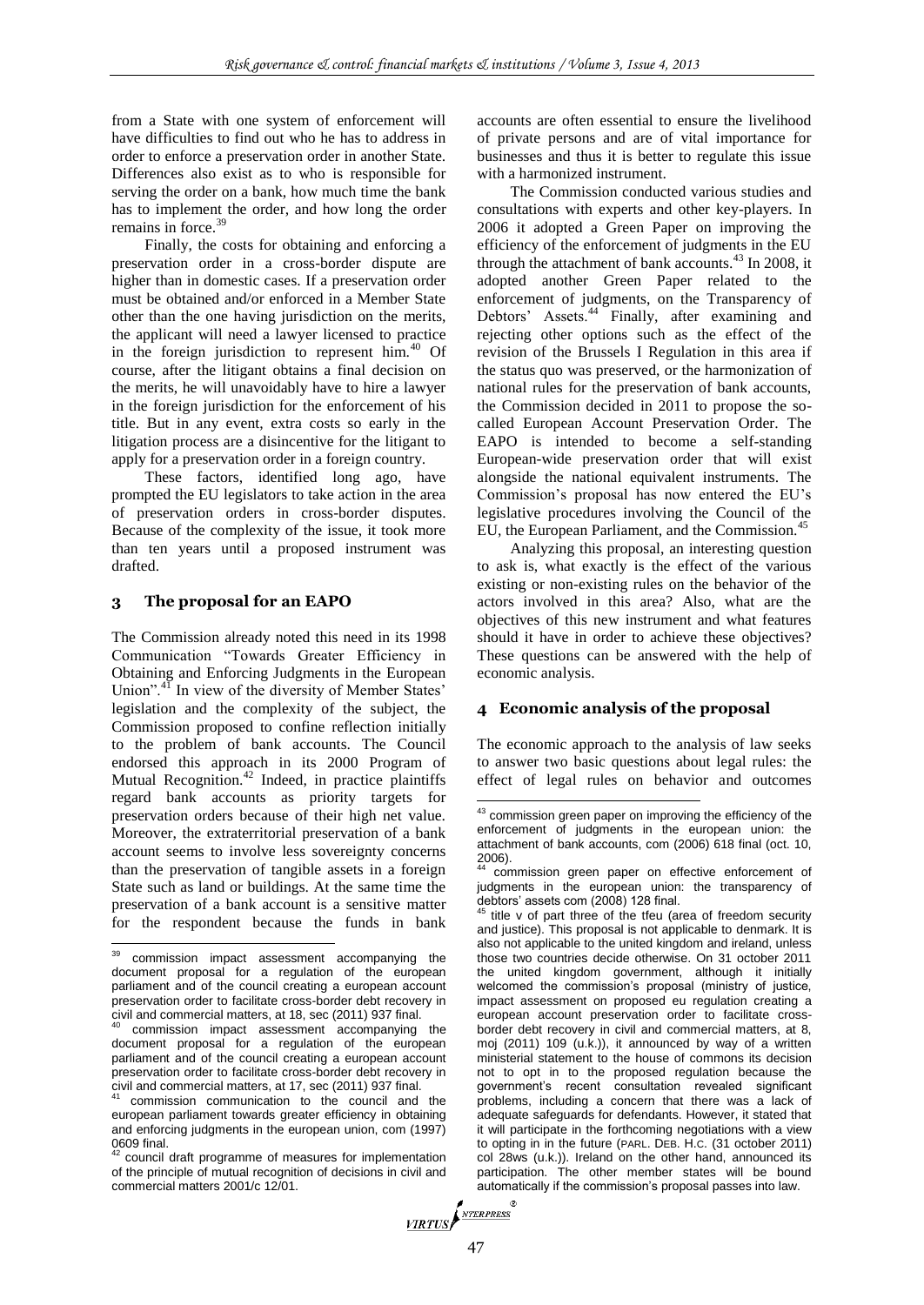(descriptive question), and the social desirability of legal rules (normative question). $46$  Answering these questions helps making actual legal policy decisions.

#### $\Rightarrow$  A. The effect of rules on behavior and *outcomes*

First, it is argued that citizens do not make full use of the Single Market of the  $EU^{47}$ , knowing that, if their counterparties default, their rights will be insufficiently protected. According to a recent Eurobarometer survey (2009), only 8% of EU's consumers bought goods via the Internet in the last 12 months from a seller in another EU Member State.<sup>48</sup> Here, a practical example might be useful: Let's imagine that Pablo, a Spanish student, wants to buy a smart phone. He found one in a shop in Madrid for  $\epsilon$ 700. His friend tells him that he can find the same model for much less from France. Pablo checks online and finds the smart phone for  $\epsilon$ 500 plus  $\epsilon$ 50 shipping costs from a seller in France. Pablo asks his father who is a lawyer, what will his options be if the seller does not send the smart phone. His father tells him that he will have to initiate substantive proceedings against the seller and in the meantime he must obtain a preservation order to freeze the seller's bank account, because otherwise the seller might have insufficient assets to satisfy the judgment. However, with the current legal framework, it is extremely complicated to obtain such an order against the seller. Most likely, Pablo will finally decide not to buy the smart phone from the French seller.

This is the case, not only with individuals, but with companies as well. There are 20 million enterprises in the EU of which 99.8% are classified as Small and Medium Enterprises ("SMEs").<sup>49</sup> It is estimated that only 25% of the SMEs are involved in selling goods and services to other EU Member States.<sup>50</sup> The European Business Test Panel ("EBTP") survey elicited responses from 422 businesses completing a questionnaire.<sup>51</sup> When asked

1

how important are difficulties with debt recovery when they are doing business in other EU countries, 31.7% answered "very important" and 39.1% answered "important".<sup>52</sup> Moreover, when asked to what extend would their organization be likely to undertake more cross-border trade if rules were adopted at a European level making it easier to obtain a preservation order, 29.5% answered "quite likely",  $23%$  "a lot more likely" and 10% "very likely".<sup>53</sup> Indeed, citizens and companies would make more use of the Single Market had they knew that the legal framework around debt recovery - and specifically preservation orders - was adequate.

Secondly, it could be argued that contracting parties in cross-border transactions are more likely to default on their promises knowing that to obtain a preservation order against them is not easy, and they are less likely to default if the opposite is true. A comparison of the number of international and domestic debt collection cases could shed some light on this assumption. A useful source of information is the Federation of European National Collections Association (FENCA) survey on debt collection, which is based on statistics collected from debt collection agencies in 11 European countries. In 2007–08, its members handled 9.5 million cases of  $200$ /-06, its increased to domestic situations with only<br>which 98.8% related to domestic situations with only a very small proportion involving cross-border debt.<sup>54</sup> One would expect a higher number of cross-border debt cases considering that contracting parties would be less deterred to default because of the inexistence of cross-border preservation orders. Of course, apart from the fact that cross-border transactions are significantly less than domestic ones, the very low percentage of cross-border debt cases has to do also with the hesitation of creditors to pursue cross-border debt recovery proceedings. A more accurate statistic to prove the likelihood of parties to default because of the inadequate legal framework, would be the total amount of bad debt in domestic transactions compared to the amount of bad debt in cross-border transactions—and not just the number of debt recovery cases—but such estimation is unavailable. Moreover, other factors might also play a role in the parties' behavior, such as that companies who engage in cross-border commerce are larger and more reputable and thus less likely to default, or the fact that in some countries the domestic legal framework might also be insufficient (for example Spain had 4.5 million domestic debt cases of the total 9 million).

<sup>46</sup> HOWELL E. JACKSON ET AL., ANALYTICAL METHODS FOR LAWYERS 357 (2003).

the eu's internal market (sometimes known as the single market) seeks to guarantee the free movement of goods, capital, services, and people –the eu's "four freedoms" – within the 27 member states.

commission flash eurobarometer no 282, attitudes towards cross-border sales and consumer protection, at 5 (march 2008).

commission study for an impact assessment on a draft legislative proposal on the attachment of bank accounts, centre for strategy and evaluation services (cses), at 15 (jan.  $\frac{5}{50}$ , 2011).

commission study for an impact assessment on a draft legislative proposal on the attachment of bank accounts, centre for strategy and evaluation services (cses), at 15 (jan.  $\frac{5}{51}$ , 2011).

commission study for an impact assessment on a draft legislative proposal on the attachment of bank accounts, centre for strategy and evaluation services (cses), at 9 (jan. 5, 2011).

 $52$ commission study for an impact assessment on a draft legislative proposal on the attachment of bank accounts, centre for strategy and evaluation services (cses), at 26 (jan.  $\frac{5}{53}$ , 2011).

commission study for an impact assessment on a draft legislative proposal on the attachment of bank accounts, centre for strategy and evaluation services (cses), at 95 (jan. 5, 2011).

commission study for an impact assessment on a draft legislative proposal on the attachment of bank accounts, centre for strategy and evaluation services (cses), at 21 (jan.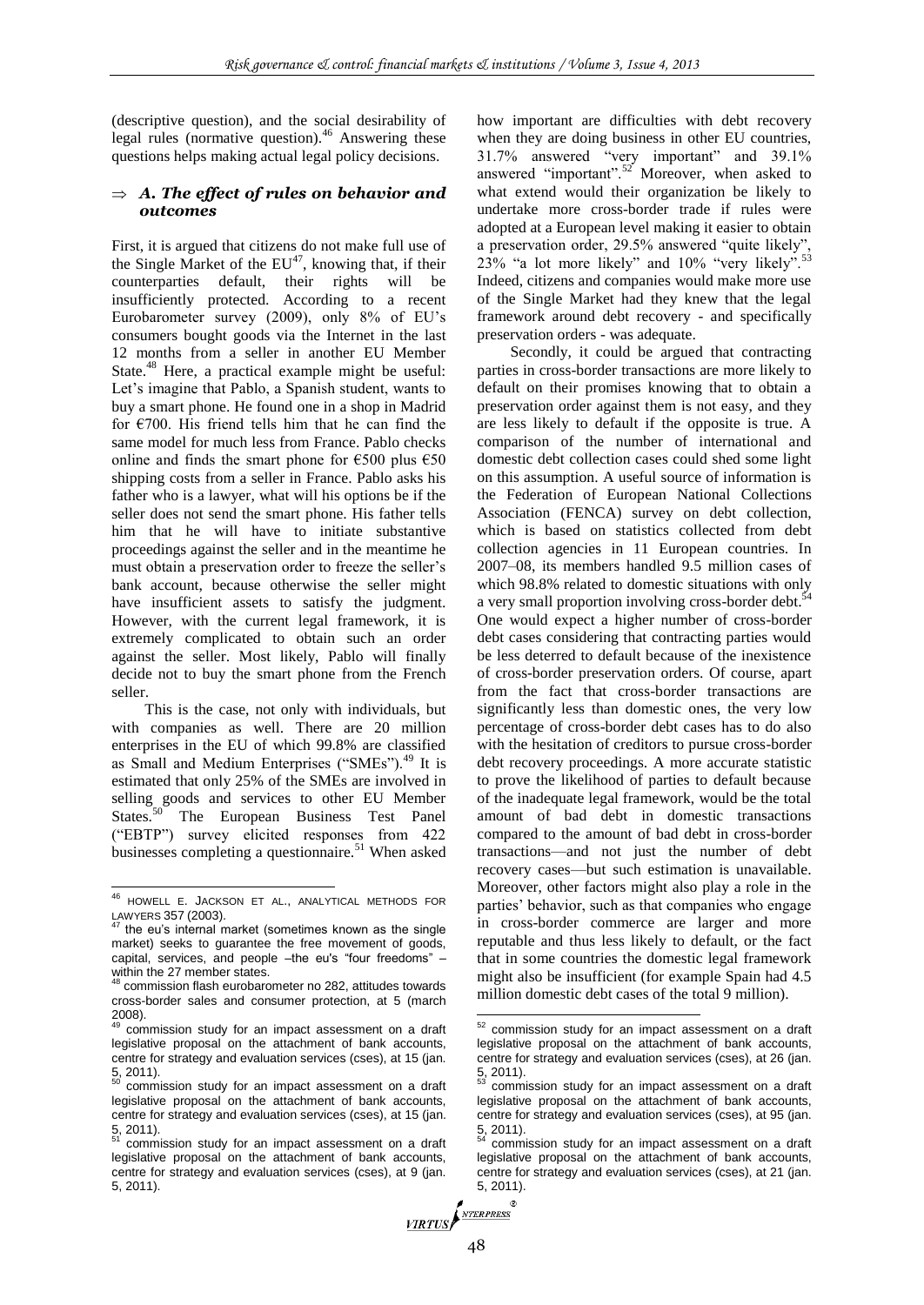Thirdly, assuming that a creditor is risk neutral, he will apply for an EAPO when the cost of the order is less than the expected benefits from it. When a creditor obtains a preservation order, the chances of him collecting the amount owed to him increase. As Posner puts it, a party optimizes his litigation expenditures by spending up to the point where a dollar spent increases the expected value of the litigation to him (by increasing his chances of winning) by just a dollar.<sup>55</sup> Creditors are less likely to pursue their debts knowing that it is difficult to obtain an order or that the costs are higher than the expected benefit from the order. When asked which factors are the most important in deciding whether or not to pursue a commercial dispute against someone from another EU Member State, 88.5% answered the cost associated with court proceedings and 83.8% the complexity of proceedings.<sup>56</sup> Moreover, when asked which factors are the most important in deciding whether or not to pursue a bank account preservation order in another EU Member State, 66.7% answered the costs associated with obtaining the order and 63.4% the difficulty in obtaining information about the debtor's account.<sup>57</sup> The most interesting statistic is the data collected by the Centre for Strategy  $\&$ Evaluation Services ("CSES"), which took sample from 13 banks in eight different Member States. Eight of the 13 banks making up the sample were able to give some indication of what proportion of the total number of preservation orders involved crossborder situations. The percentages ranged from 0% to 2%.<sup>58</sup> This shows that creditors are very reluctant to seek cross-border preservation orders, arguably because of the high costs and complexity involved. Nevertheless, seen from another point of view, when the legal framework is particularly friendly for obtaining a preservation order, it might prompt creditors to apply for an order lightheartedly and irresponsibly and this would cause a very high amount of orders.

When creditors will pursue an EAPO, a number of externalities is likely to be caused. One party's action is said to create an externality if it influences the well-being of another person.<sup>59</sup> Externalities may be beneficial for, or detrimental to, the affected party. The problem that externalities create is that those

-

who make decisions about acts with externalities do not naturally take into account the external effects.<sup>60</sup> In the case of the EAPO, first, respondents will be affected. The disruptive effects of an order may be serious and extensive. The respondent's business may run out of cash, his ability to obtain credit may be undermined, and his reputation may be seriously injured.<sup>61</sup> Moreover, EAPOs will be an additional burden on courts, which will have to ensure that there will be sufficient human resources available to handle the EAPOs applications on time. $62$  Additionally, national authorities competent for the enforcement of EAPOs or the handling of requests for obtaining bank account information will also be burdened. Finally, a surge of EAPOs originating from other Member States could considerably increase the workload on financial institutions.<sup>63</sup>

#### *B. The socially desirable rules*

In order to analyze the so-called normative questions, i.e. those of the form "What policy should we adopt"—as opposed to descriptive questions analyzed in the previous paragraph, which are of the form "What will the effect of a policy be?"—economists use the notion of welfare economics.<sup>64</sup> Descriptive questions are concerned with identifying the results of a policy, not with evaluating the social goodness or badness of the results. The task of evaluation is that of welfare economics.<sup>65</sup>

An important factor to consider in evaluating policies is the well-being of individuals. Economists use the notion of an individual's utility to refer to the person's well-being. Economists conceive the notion of utility very broadly, encompassing not only the material comforts of life that a person selfishly cares about, but also any satisfaction derived from helping other people or from doing one's duty. Anything that pleases a person increases, by definition, that person's utility.<sup>66</sup>

Modern economists evaluate social well-being by referring to a measure of social welfare.<sup>67</sup> This measure is typically built up from things that matter

<sup>&</sup>lt;sup>55</sup> RICHARD A. POSNER, ECONOMIC ANALYSIS OF LAW 610 (7TH ED. 2002).

commission study for an impact assessment on a draft legislative proposal on the attachment of bank accounts, centre for strategy and evaluation services (cses), at 34 (jan.  $\frac{5}{57}$ , 2011).

commission study for an impact assessment on a draft legislative proposal on the attachment of bank accounts, centre for strategy and evaluation services (cses), at 45 (jan. 5, 2011).

commission study for an impact assessment on a draft legislative proposal on the attachment of bank accounts, centre for strategy and evaluation services (cses), at 51 (jan.  $5, 2011$ .

HOWELL E. JACKSON ET AL., ANALYTICAL METHODS FOR LAWYERS 335 (2003).

<sup>60</sup> HOWELL E. JACKSON ET AL., ANALYTICAL METHODS FOR LAWYERS 335 (2003).

<sup>61</sup> ADRIAN ZUCKERMAN, ZUCKERMAN ON CIVIL PROCEDURE – **PRINCIPLES OF PRACTICE para. 9.172 (2d ed. 2006).**<br><sup>62</sup> contraining the set of PRACTICE para. 9.172 (2d ed. 2006).

commission study for an impact assessment on a draft legislative proposal on the attachment of bank accounts, centre for strategy and evaluation services (cses), at 103 (jan. 5, 2011).

commission study for an impact assessment on a draft legislative proposal on the attachment of bank accounts, centre for strategy and evaluation services (cses), at 104 (jan. 5, 2011).

<sup>64</sup> HOWELL E. JACKSON ET AL., ANALYTICAL METHODS FOR LAWYERS 347 (2003).

HOWELL E. JACKSON ET AL., ANALYTICAL METHODS FOR LAWYERS 347 (2003).

HOWELL E. JACKSON ET AL., ANALYTICAL METHODS FOR LAWYERS 348 (2003).

HOWELL E. JACKSON ET AL., ANALYTICAL METHODS FOR LAWYERS 348 (2003).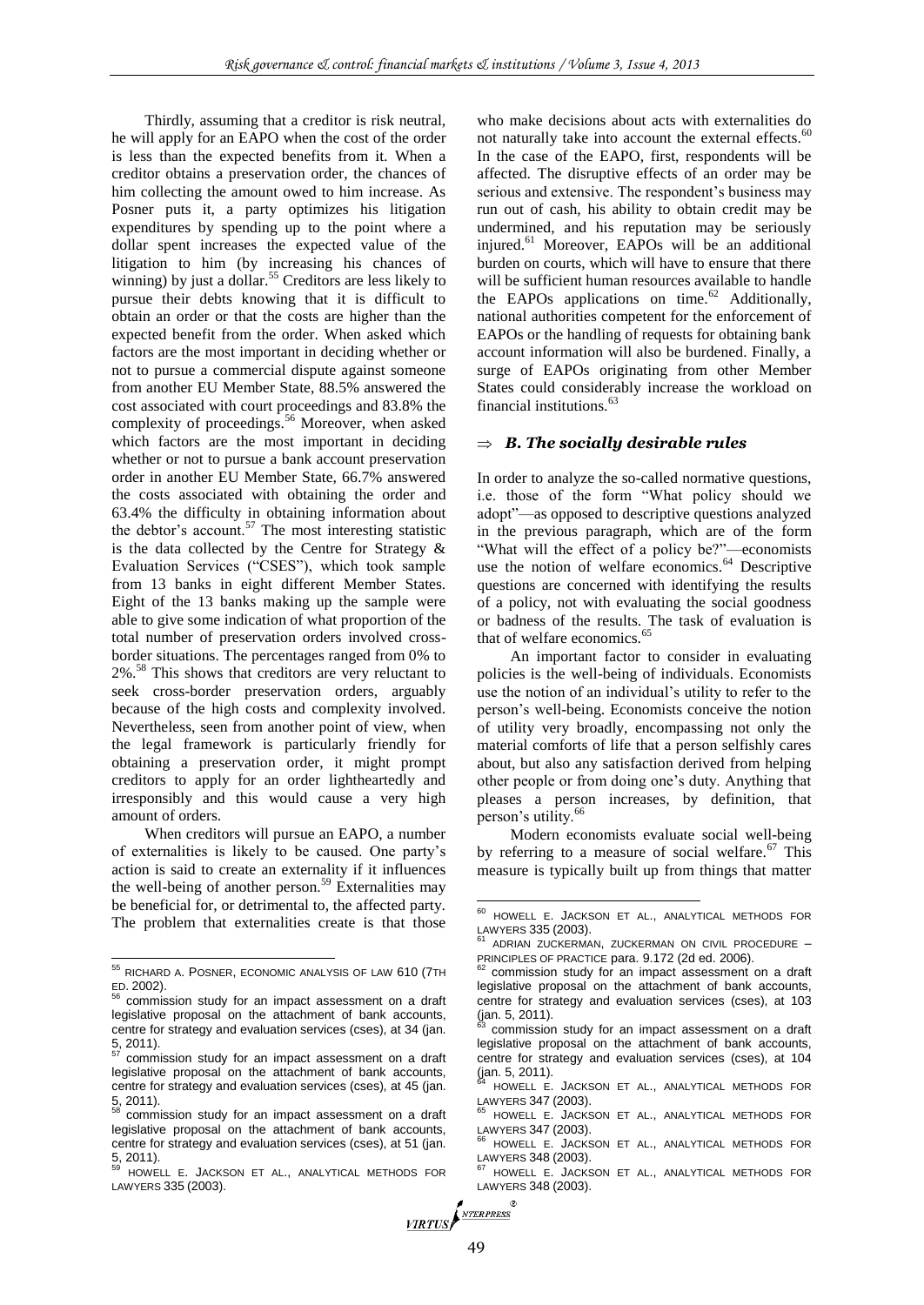to individuals in some way. Whatever measure is used to define social welfare, the objective for the person who endorses it is to maximize it. Economists typically restrict their attention to measures of social welfare that depend solely on the individuals' wellbeing and thus on the individuals' utility. Other measures tend to lack appeal because, by hypothesis, they depend on something that no person cares about.<sup>68</sup> Consequently, in modern western societies, evaluation of social policies, and thus of legal rules, is done with reference to a standard measure of social welfare: a legal rule is said to be superior to a second if the first results in higher social welfare. $69$ 

These ideas stem mainly from Jeremy Bentham's theory of utilitarianism. The "greatest happiness principle", or the principle of utility, forms the cornerstone of all Bentham's thought. By "happiness", he understood a predominance of "pleasure" over "pain". He wrote in "The Principles of Morals and Legislation":

Nature has placed mankind under the governance of two sovereign masters, pain and pleasure. It is for them alone to point out what we ought to do, as well as to determine what we shall do. On the one hand the standard of right and wrong, on the other the chain of causes and effects, are fastened to their throne. They govern us in all we do, in all we say, in all we think.

Bentham's theories follow those of Epicurus, who believed that pleasure is the highest good and pain is the highest evil.<sup>71</sup> Bentham suggested a procedure for estimating the moral status of any action, which he called the Hedonistic or Felicific calculus. This calculus includes, inter alia, the extent of an action, i.e. the number of people who will be affected by any pleasure or pain arising as a result of an action.<sup>72</sup> Bentham's "hedonistic" theory, however, lacks a principle of fairness or morality. For example, for Bentham it would be acceptable to torture one person if this would produce an amount of pleasure in other people, which outweighs the pain of the tortured individual. In "The Principles of Morals and Legislation" Bentham calls upon legislators to measure the pleasures and pains associated with any legislation and to form laws in order to create the greatest good for the greatest number.<sup>73</sup> The concept of the individual pursuing his happiness cannot be necessarily acceptable, because often these individual pursuits can lead to greater pain and less pleasure for a society as a whole.

-

Bentham's ideas are mirrored in his theories about punishment. In "The Rationale of Punishment" he says that, with respect to a given individual, the recurrence of an offense may be provided against in three ways: (a) By taking from him the physical power of offending. (b) By taking away the desire of offending. (c) By making him afraid of offending.<sup>7</sup> Bentham argues that when a man supposes pain to be the consequence of an act, he is acted upon in such a manner as tends to withdraw him from the commission of that act. If the apparent magnitude, or rather value of that pain is greater than the apparent magnitude or value of the pleasure or good he expects to be the consequence of the act, he will be absolutely prevented from performing it.<sup>75</sup> However, it could be argued that there is a fourth way to prevent the recurrence of an act: this is to make the individual believe that offending is morally wrong and thereby not want to offend, with his own volition. This is quite different from the ways Bentham suggests - even from the second one because they all present the individual as a passive being who acts instinctively and not consciously, and only for the purpose of avoiding pain and satisfying his desires. In other words, the goal must be, not only to prevent offenders but also to establish a culture whereby actors will think in themselves that it is wrong to offend, even if this is against their desires for pleasure and despite the need to be subject to pain.

In direct contrast to Epicurus' and Bentham's philosophy is Socratic philosophy. If anything in general can be said about the philosophical beliefs of Socrates, it is that he was morally, intellectually, and politically at odds with many of his fellow Athenians. When he was on trial for heresy and corrupting the minds of the youth of Athens, he used his method of "elenchus" to demonstrate to the jurors that their moral values were wrong-headed. He told them that they were concerned with their families, careers, and political responsibilities when they ought to be worried about the welfare of their souls.<sup>76</sup>

Socrates believed the best way for people to live was to focus on self-development rather than the pursuit of material wealth. He stressed that virtue was the most valuable of all possessions and the ideal life was spent in search of the "good".<sup>77</sup> This search is part of the so-called Socratic state of mind, i.e. the process of putting ourselves to test through open-

<sup>68</sup> HOWELL E. JACKSON ET AL., ANALYTICAL METHODS FOR LAWYERS 348 (2003).

HOWELL E. JACKSON ET AL., ANALYTICAL METHODS FOR

LAWYERS 358 (2003).<br><sup>70</sup> JEREMY BENTHAM, PRINCIPLES OF MORALS AND LEGISLATION  $1(1823)$ .

CICERO, ON MORAL ENDS 13 (julia annas ed., 2001)

<sup>72</sup> JEREMY BENTHAM, PRINCIPLES OF MORALS AND LEGISLATION 30 (1823).<br><sup>73</sup> JEREMY BENTHAM, PRINCIPLES OF MORALS AND LEGISLATION

<sup>31</sup> (1823).

<sup>&</sup>lt;sup>74</sup> JEREMY BENTHAM, THE RATIONALE OF PUNISHMENT 20  $(1830).$ 

JEREMY BENTHAM, THE RATIONALE OF PUNISHMENT 20  $(1830)$ .

<sup>&</sup>quot;best of men, you are a citizen of athens, the greatest and most glorious city in wisdom and power, and are you not ashamed of caring for money, that you shall have as much as possible, and for reputation and honor, whilst for wisdom and truth and the soul, that is shall be as good as possible, you do not care nor take thought?" PLATO, THE APOLOGY OF

SOCRATES 29d (d. F. Neville ed. 1901) <sup>77</sup> <sup>L</sup>.A. MICHAEL, THE PRINCIPLES OF EXISTENCE AND BEYOND 16 (2007).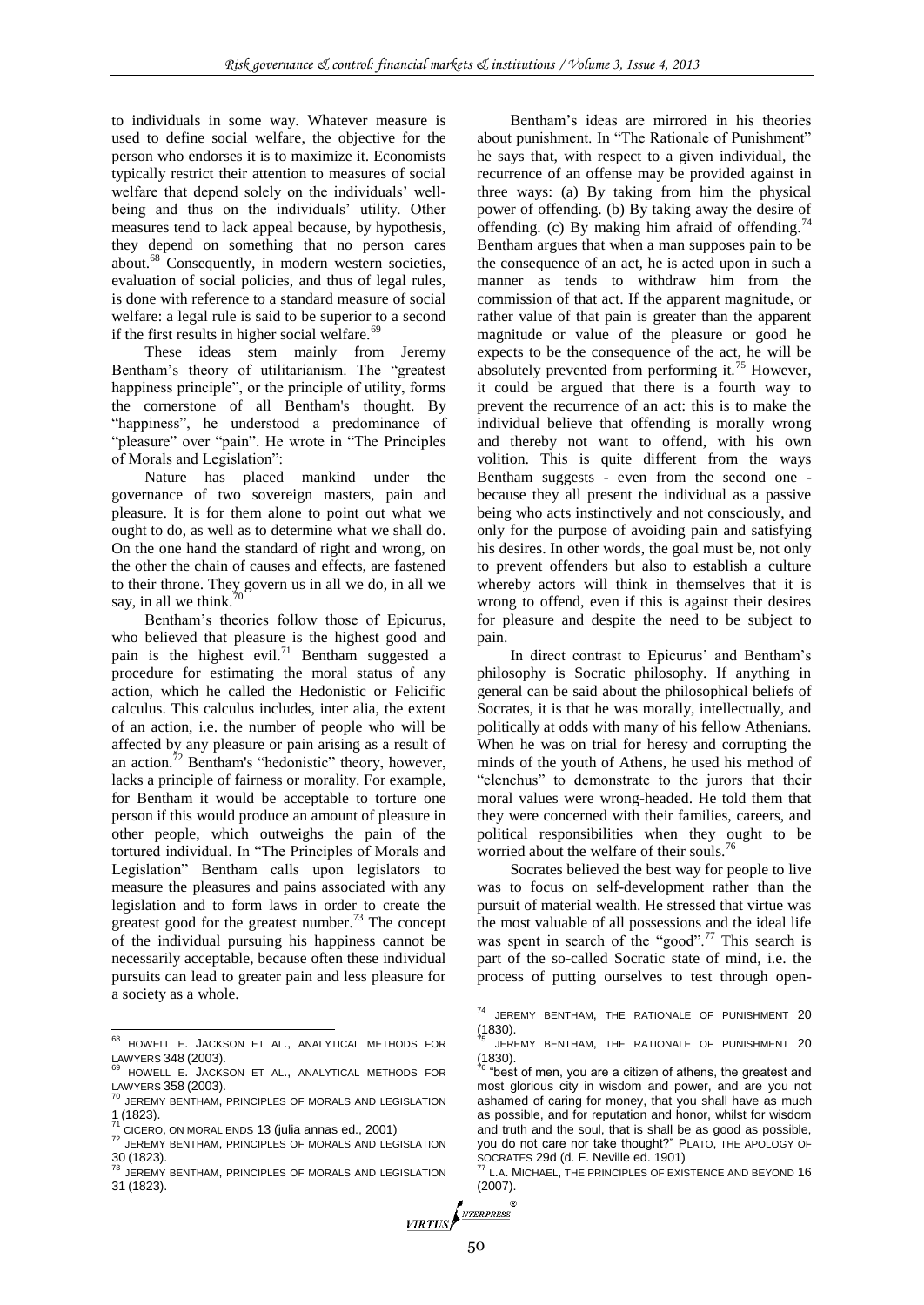ended questions related to our thoughts, feelings and actions. One of Socrates' paradoxes is that, virtue is sufficient for happiness.<sup>78</sup> Socrates always invited others to try to concentrate more on a sense of true community, because he felt this was the best way for people to grow together as a populace. His actions also manifested his beliefs: in the end, Socrates accepted his death sentence when most thought he would simply leave Athens, as he felt he could not run away from or go against the will of his community. This action also shows that Socrates believed in justice and morality and valued them more than his individual welfare, and most importantly without anyone imposing it to him, but out of his free will.

Socratic philosophy is echoed in Ronald Dworkin's "Taking Rights Seriously" where the latter wrote:

It is one thing to appeal to moral principle in the silly faith that ethics as well as economics moves by an invisible hand, so that individual rights and the general good will coalesce, and law based on principle will move the nation to a frictionless utopia where everyone is better off than he was before. But it is quite another matter to appeal to principle as principle, to show, for example, that it is unjust to force black children to take their public education in black schools, even if a great many people will be worse off if the state adopt the measures needed to prevent this. This is a different version of progress. It is moral progress, and though history may show how difficult it is to decide where moral progress lies, and how difficult to persuade others once one has decided, it cannot follow from this that those who govern us have no responsibility to face that decision or to attempt that persuasion.<sup>79</sup>

It could be argued that with welfare economics alone and without more, we have come to believe that more and more pleasure is the solution to the society's problems. This arguably causes conflicts between people and nations because we think that other people or nations are standing in the way between that pleasure and us. It is true that even modern economists agree that there is a number of particularistic notions of fairness and morality that relate to welfare economics in several ways.<sup>80</sup> First, individuals may care about the satisfaction of notions of fairness and morality per se. For example, a person may care whether punishment is in proportion to wrongdoing, about keeping contracts, about not discriminating etc. Second, satisfaction of the notions of fairness may lead to changes in behavior and outcomes that increase social welfare. For example, if we usually honor contracts, we may promote trust and joint enterprise; if we do not discriminate, we may advance production and create beneficial

1

incentives. Third, we may want to invest social resources in teaching about notions of fairness by parents, teachers, religious authorities etc., because such beliefs lead to increases in social welfare. Hence the connections between welfare economics and the study of morality and ethics are significant.<sup>81</sup> After all, as Plato puts it, "every form of knowledge when sundered from justice and the rest of virtue is seen to be plain roguery rather than wisdom".<sup>82</sup>

To sum up, Bentham's ideas that legislators should consider the pleasures and pains associated with any legislation and to form laws in order to create the greatest good for the greatest number are particularly useful. Perhaps, however, the optimal way to go forward is to combine these principles of welfare economics with the Socratic quest for virtue, in order to inculcate in the citizens' minds the idea that they must follow the law consciously and not mechanically.

Returning to the analysis of Paragraph A of this section, of course the socially optimal result is that citizens and companies make full use of the Single Market. Secondly, it is also unquestionable that the optimal situation is that contracting parties in crossborder transactions do not default on their promises. To this end, the introduction of an EU-wide bank account preservation order is likely to have a positive impact on these issues.

The third issue, however, is a bit controversial. Of course it is desirable that creditors apply for preservation orders in order to recover their debts more easily. The EU Justice Commissioner Vivian Reding commented regarding the EAPO that "in these difficult economic times, companies need quick answers. Every euro counts especially for small businesses".<sup>83</sup> As the EAPO proposal is currently drafted - analyzed in Paragraph C of this section - it will be both easy and cost-effective to obtain an order and this will prompt creditors to pursue their debts. However, EAPOs will cause a number of other externalities, which, as mentioned in paragraph A, will affect debtors, courts, competent authorities, and banks. These externalities are considered harmful and thus undesirable when the orders are unjustified, i.e. when they are granted without there being a risk of dissipation of the debtor's funds. A socially desirable act, given the social goal of maximizing surplus, is one for which the benefits exceed the costs, including ll externalities.<sup>84</sup> Therefore, these detrimental externalities must be eliminated.

 $78$  TERENCE IRWIN, PLATO'S ETHICS 73 (1994).

<sup>79</sup> RONALD DWORKIN, TAKING RIGHTS SERIOUSLY 147 (1977). 80 HOWELL E. JACKSON ET AL., ANALYTICAL METHODS FOR LAWYERS 355 (2003).

<sup>81</sup> HOWELL E. JACKSON ET AL., ANALYTICAL METHODS FOR LAWYERS 355 (2003).

J. A. SHAWYER, THE MENEXENUS OF PLATO 246e (1906).

<sup>83</sup> commission press release, european commission to help businesses recover an extra €600 million in cross-border debts (2011).

HOWELL E. JACKSON ET AL., ANALYTICAL METHODS FOR LAWYERS 335 (2003).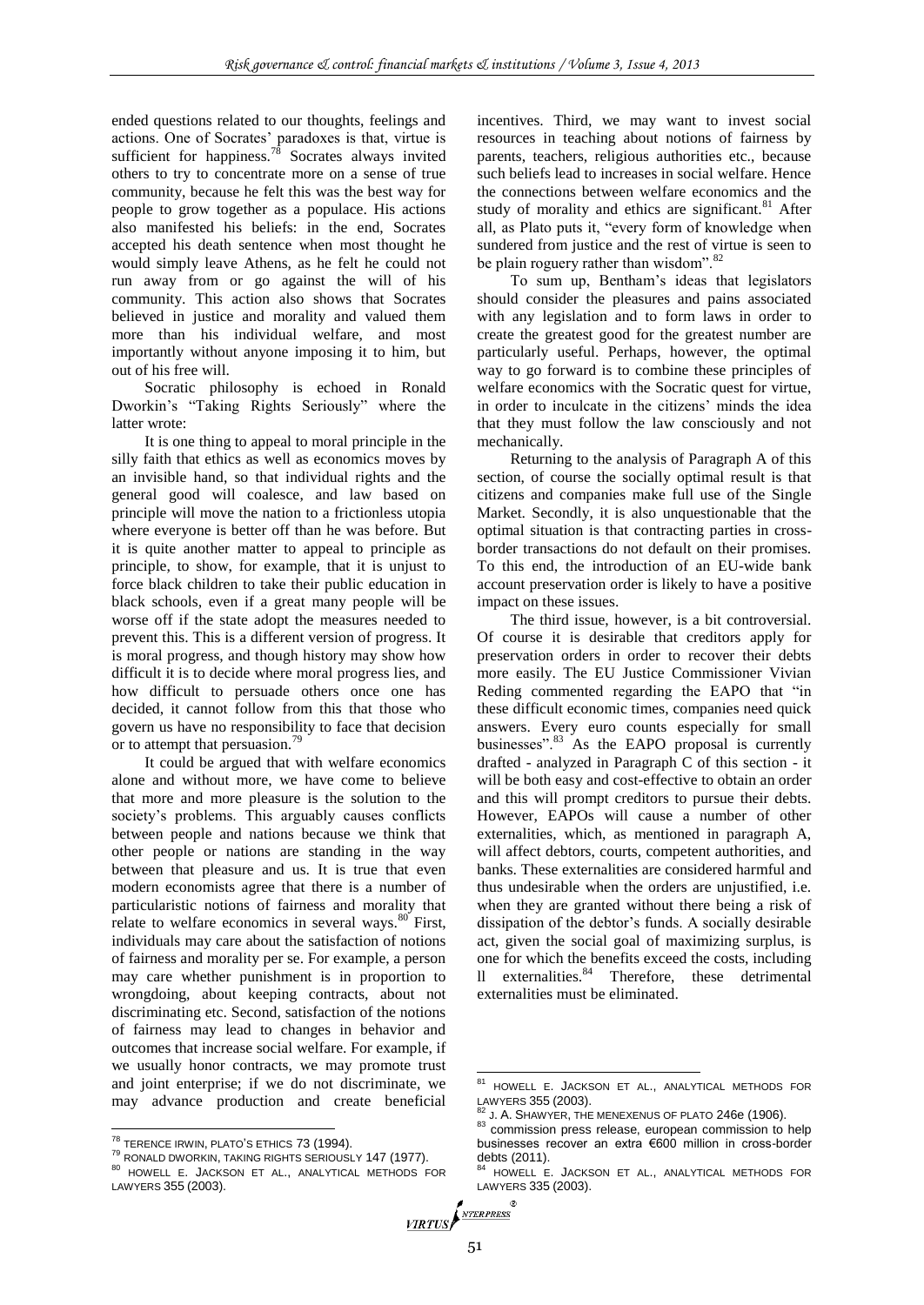# *C. Corrective policy*

With the above ideas in mind, we can proceed with some suggestions regarding the EAPO's provisions. The Regulation must basically remedy the imbalance between the privately determined and the socially best.<sup>85</sup>

In order to achieve the full use of the Single Market and the solvency of debtors, the new instrument must be easy to obtain. As the proposed Regulation is now drafted the applicant will be able to obtain an EAPO from the courts of the Member State where proceedings on the substance of the matter have to be brought, as well as from the courts of the Member State where the bank account is located (proposed Articles 6 and 14). In order to obtain an EAPO prior to the initiation of proceedings on the substance or at any stage during such procedures, or when the applicant has obtained a judgment which has not yet been declared enforceable in the Member State where the bank account is located ("section 1 EAPO"), the applicant must satisfy the court (a) that the claim against the respondent appears to be well founded and (b) that without the issue of the order the subsequent enforcement of a judgment is likely to be impeded or made substantially more difficult. When the applicant applies for an order after having obtained a judgment, which has been declared enforceable in the Member State where the bank account is located ("section 2 EAPOs"), he must only satisfy the second condition. Moreover, in cases where the applicant applies for a section 1 EAPO, the court shall issue the EAPO within 7 calendar days and when he applies for a section 2 EAPO, the order shall be issued within 3 days (proposed Article 21). Additionally, considering that no foreign lawyers will be involved, at least in order to obtain an EAPO, the costs for the applicant are reduced. These features make the obtainment of an EAPO quite easy for the applicant. Therefore they are likely to contribute towards the abovementioned desired goals, i.e. to encourage citizens to make full use of the Single Market, prevent contracting parties from defaulting on their promises, and prompt creditors to recover their debts.

Let's now move on to the detrimental externalities caused to debtors and other parties by unjustified orders. There is a number of ways to resolve externality problems. First, behavior may be constrained under direct regulation. In the case of the EAPO, the threshold for obtaining an order could be heightened. As proposed Article 7 is currently drafted, the applicant must satisfy the court that without the order the subsequent enforcement of a judgment is likely to be impeded or made more difficult. This test is relatively low because it uses the word "likely" and thus the requirement is satisfied even with a less than 50% chance. Instead, the phrase

85 HOWELL E. JACKSON ET AL., ANALYTICAL METHODS FOR LAWYERS 419 (2003).

 $\overline{a}$ 

"more likely than not" could be used, which will require the judge to find a more than 50% possibility that, without the order, the applicant's enforcement of the judgment would be made more difficult.

Harmful externalities may also be reduced by making use of financial incentives and/or disincentives. Under tort liability, parties who suffer harm can bring suit against injurers and obtain compensation for their losses. $86 \text{ In fact, this liability}$ may take the form of security, i.e. the applicant will provide a security deposit to ensure compensation for any damage suffered by the respondent if the order turns out to be unjustified. In common law jurisdictions, this practice, called "undertaking in damages", is an elementary requirement for provisional measures in general. Proposed Article 12 makes such provision, but it is not mandatory and it does not apply to situations where the applicant applies for an EAPO after having obtained a judgment which is enforceable in the Member State where the bank account is located. In order to prevent creditors from applying for EAPOs without concern, it is argued that the provision of security by the applicant should be compulsory in all circumstances.

Furthermore, the Regulation may impose further properly chosen fees to tackle the problem. Applicants who obtain orders which prove to be unfounded, could be fined. Moreover, the proposed Regulation makes provision for the payment of the costs incurred by banks (proposed Article 30), competent authorities (proposed Article 31), and courts (proposed Article 43). The Regulation could provide that these costs will be doubled if the order proves to be unjustified. Additionally, the unsuccessful party must bear the costs of the EAPO proceedings. This is already provided by proposed Article 42.

Finally, in furtherance of the idea of justice and morality analyzed in Paragraph B, the new Regulation must contain provisions and must be accompanied by measures that indicate to individuals and teach them which is the proper behavior. For example, the names of creditors who obtained badfaith EAPOs could be published in order to show the condemnation of such action. Moreover, the authorities could organize conferences or promote advertisements in order to inform all the interested parties about the purposes of this Regulation and the way it works. Being informed about, and participating in, the administration of justice is arguably a way to drive actors to assimilate the desired behaviors and not just follow the rules blindly.

# **5 Conclusion**

Economic analysis informs us of the effect of legal rules and how to achieve the socially optimal results.

 $\overline{a}$ 

 $\mathbb{R}$ 

<sup>86</sup> HOWELL E. JACKSON ET AL., ANALYTICAL METHODS FOR LAWYERS 340 (2003).